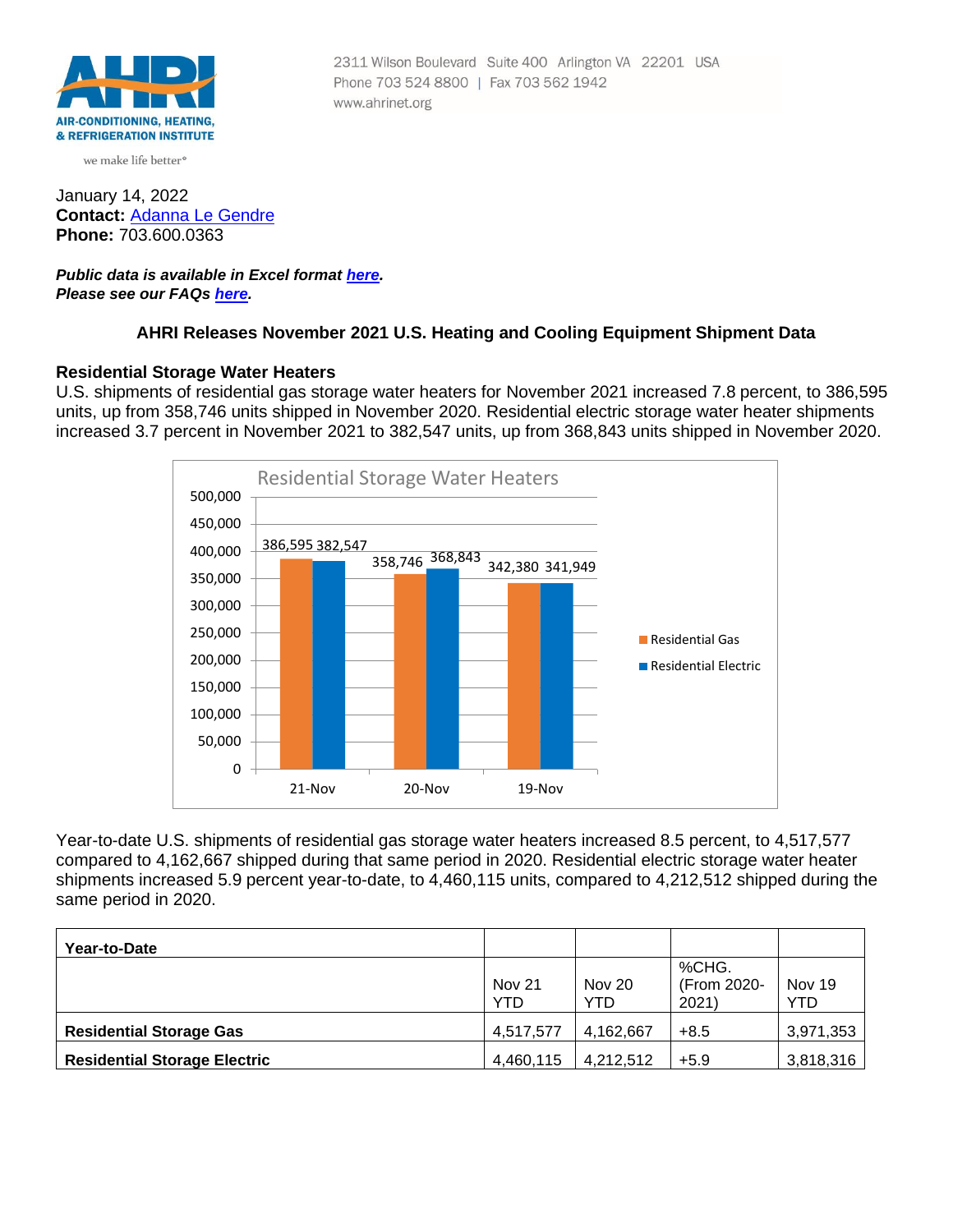# **Commercial Storage Water Heaters**

Commercial gas storage water heater shipments increased 11.0 percent in November 2021, to 6,907 units, up from 6,221 units shipped in November 2020. Commercial electric storage water heater shipments increased 11.5 percent in November 2021, to 11,800 units, up from 10,582 units shipped in November 2020.



Year-to-date U.S. shipments of commercial gas storage water heaters increased 14.8 percent, to 82,758 units, compared with 72,117 units shipped during the same period in 2020. Year-to-date commercial electric storage water heater shipments increased 9.6 percent, to 140,025 units, up from 127,765 units shipped during the same period in 2020.

| Year-to-Date                       |            |            |                        |            |
|------------------------------------|------------|------------|------------------------|------------|
|                                    | Nov 21 YTD | Nov 20 YTD | %CHG. (From 2020-2021) | Nov 19 YTD |
| <b>Commercial Storage Gas</b>      | 82.758     | 72.117     | $+14.8$                | 81.276     |
| <b>Commercial Storage Electric</b> | 140.025    | 127.765    | $+9.6$                 | 138.522    |

# **Warm Air Furnaces**

U.S. shipments of gas warm air furnaces for November 2021 increased 3.6 percent, to 325,641 units, up from 314,418 units shipped in November 2020. Oil warm air furnace shipments decreased 20.8 percent, to 3,762 units in November 2021, down from 4,749 units shipped in November 2020.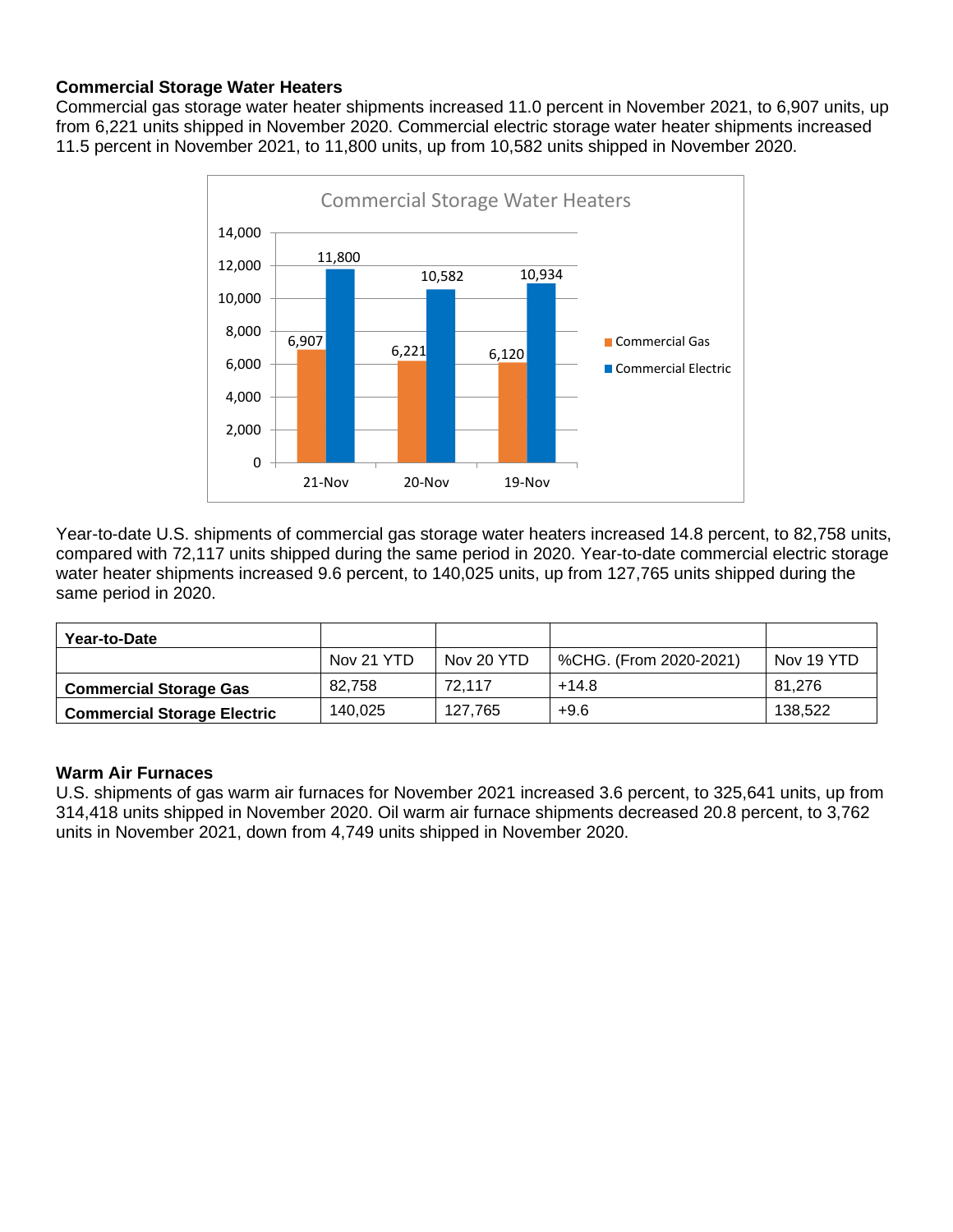

Year-to-date U.S. shipments of gas warm air furnaces increased 22.9 percent, to 3,685,889 units, compared with 2,998,085 units shipped during the same period in 2020. Year-to-date U.S. shipments of oil warm air furnaces increased 10.9 percent, to 35,303 units, compared with 31,832 units shipped during the same period in 2020.

| Year-to-Date                           |            |            |                        |            |
|----------------------------------------|------------|------------|------------------------|------------|
|                                        | Nov 21 YTD | Nov 20 YTD | %CHG. (From 2020-2021) | Nov 19 YTD |
| <b>Gas Warm Air</b><br><b>Furnaces</b> | 3,685,889  | 2,998,085  | $+22.9$                | 3.154.273  |
| <b>Oil Warm Air Furnaces</b>           | 35,303     | 31,832     | $+10.9$                | 35,669     |

# **Central Air Conditioners and Air-Source Heat Pumps**

U.S. shipments of central air conditioners and air-source heat pumps totaled 666,067 units in November 2021, up 12.1 percent from 593,998 units shipped in November 2020. U.S. shipments of air conditioners increased 11.0 percent, to 383,954 units, up from 346,023 units shipped in November 2020. U.S. shipments of air-source heat pumps increased 13.8 percent, to 282,113 units, up from 247,975 units shipped in November 2020.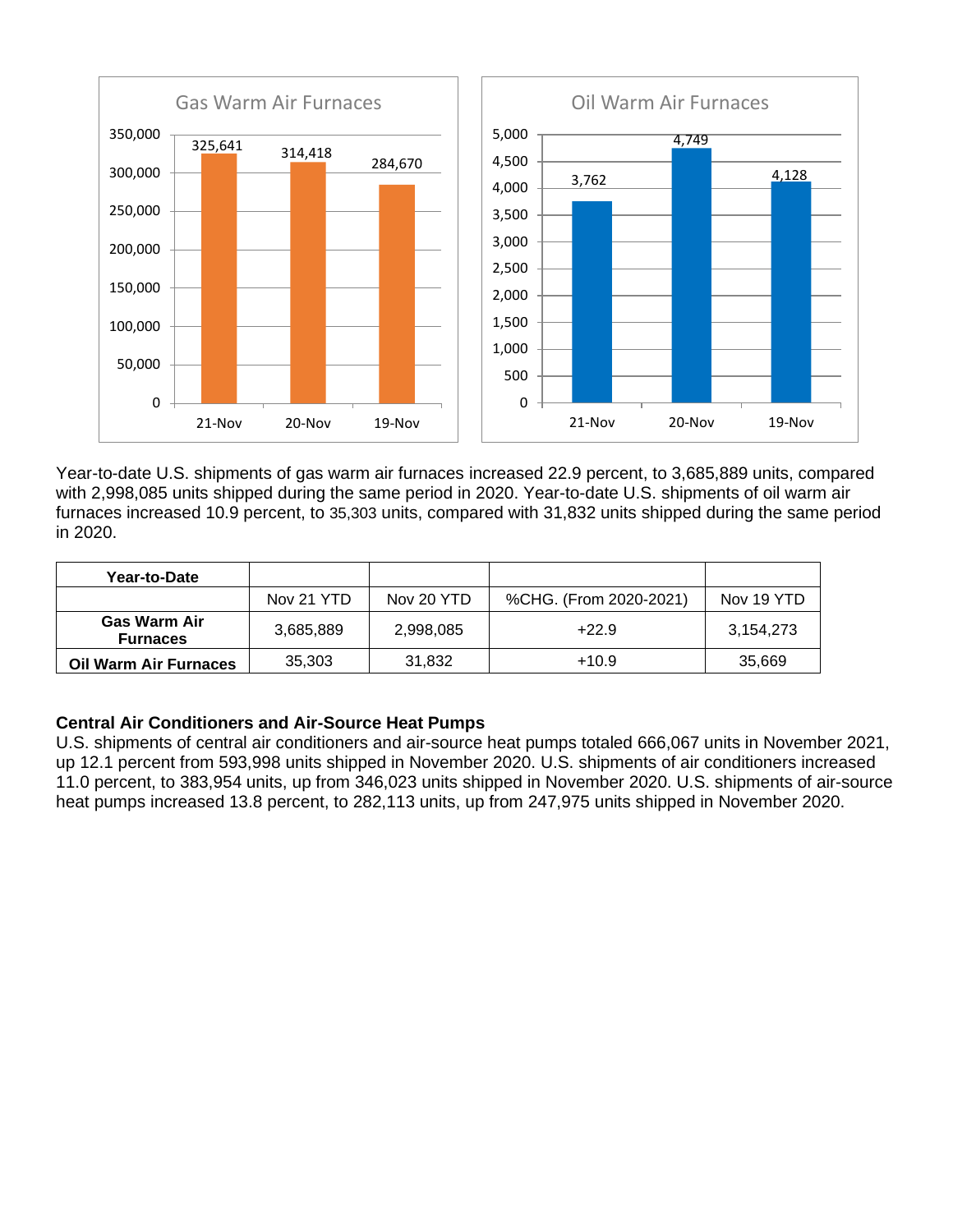

Year-to-date combined shipments of central air conditioners and air-source heat pumps increased 9.2 percent, to 9,569,242 units, up from 8,764,619 units shipped during the same period in 2020. Year-to-date shipments of central air conditioners increased 6.1 percent, to 5,930,089 units, up from 5,588,393 units shipped during the same period in 2020. The year-to-date total for heat pump shipments increased 14.6 percent, to 3,639,153, up from 3,176,226 units shipped during the same period in 2020.

| Year-to-Date                                           |            |                             |                            |                             |
|--------------------------------------------------------|------------|-----------------------------|----------------------------|-----------------------------|
|                                                        | Nov 21 YTD | <b>Nov 20</b><br><b>YTD</b> | %CHG. (From 2020-<br>2021) | <b>Nov 19</b><br><b>YTD</b> |
| Air Conditioners & Heat Pumps Combined<br><b>Total</b> | 9.569.242  | 8.764.619                   | $+9.2$                     | 7,960,827                   |
| <b>Air Conditioners Only</b>                           | 5,930,089  | 5,588,393                   | $+6.1$                     | 5,056,087                   |
| <b>Heat Pumps Only</b>                                 | 3,639,153  | 3,176,226                   | $+14.6$                    | 2,904,740                   |